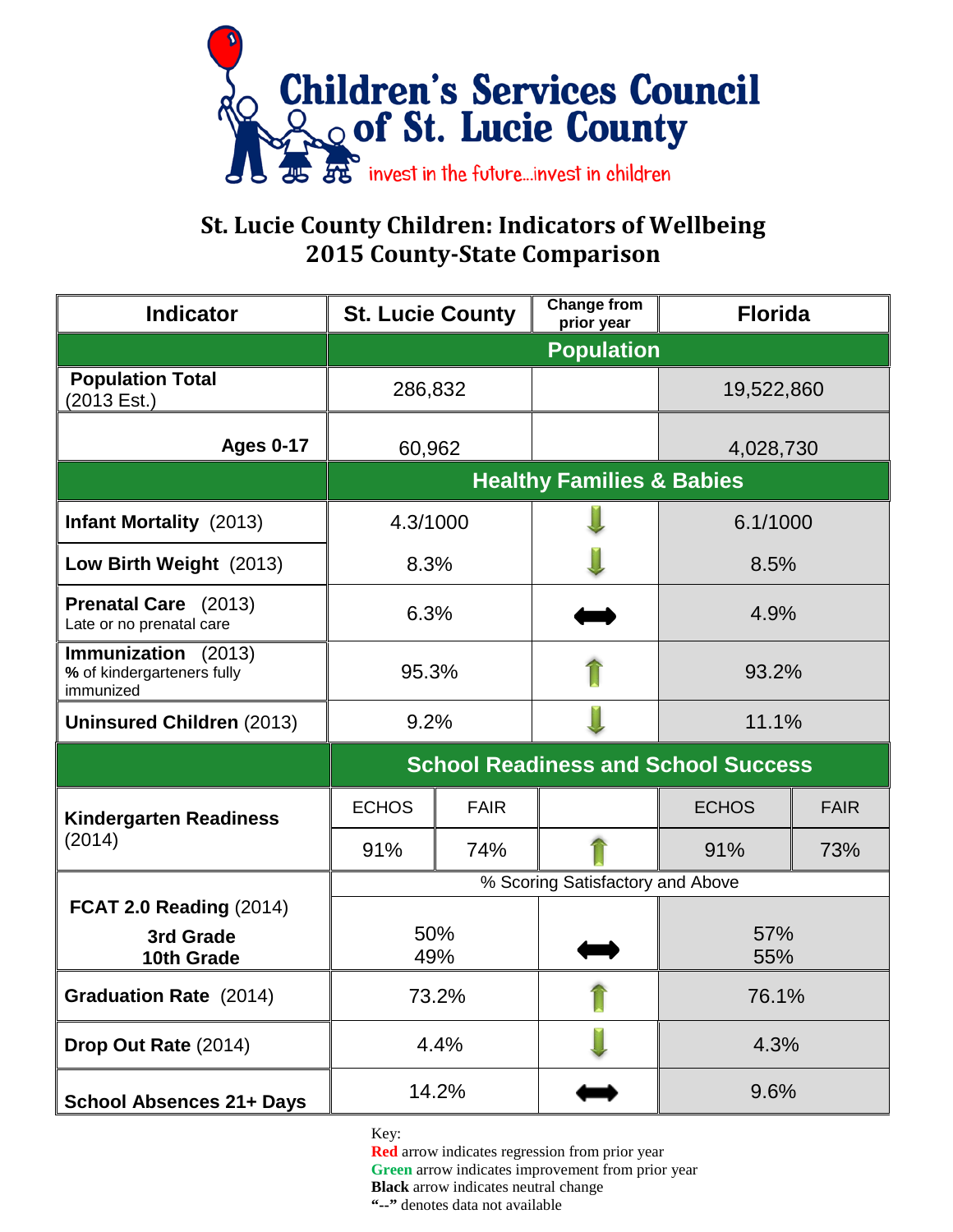

## **St. Lucie County Children: Indicators of Wellbeing 2015 County-State Comparison**

|                                                                                                                   | <b>Family Building and Strengthening</b>     |                                  |                                |  |  |
|-------------------------------------------------------------------------------------------------------------------|----------------------------------------------|----------------------------------|--------------------------------|--|--|
| <b>Indicator</b>                                                                                                  | <b>St. Lucie County</b>                      | <b>Change from</b><br>prior year | <b>Florida</b>                 |  |  |
| Child Maltreatment (2013-14)                                                                                      | 10.3/1000                                    |                                  | 11.41/1000                     |  |  |
| <b>Children Living Below</b><br>Poverty (2013) U.S. Census<br><b>Poverty Thresholds</b>                           | 28.7%                                        |                                  | 24.5%                          |  |  |
| Unemployment (2014)<br><b>Annual Average</b>                                                                      | 7.8%                                         |                                  | 6.3%                           |  |  |
| <b>Students Eligible for Free &amp;</b><br>Reduced Lunch (2014-15)                                                | 62%                                          |                                  | 58%                            |  |  |
|                                                                                                                   | <b>Teen Wellness &amp; Youth Development</b> |                                  |                                |  |  |
| <b>Delinquency Referrals</b><br>Ages 10-17 (2013-2014)                                                            | 49/1000                                      |                                  | 43/1000                        |  |  |
| <b>Teen Birth Rate</b><br>Ages 10-17 (2013)                                                                       | 4.2/1000                                     |                                  | 4.2/1000                       |  |  |
| <b>Substance Abuse</b> (2014)<br>past-30-day use<br>• Alcohol<br>Marijuana<br>Cigarettes<br><b>Binge Drinking</b> | 22.0%<br>14.4%<br>6.2%<br>9.1%               |                                  | 20.5%<br>12.4%<br>4.9%<br>9.5% |  |  |
| <b>Bullying 2014 (ages 10-14)</b><br>Experienced in past 30 days                                                  | 37.3%                                        |                                  | 33.9%                          |  |  |

Key:

**Red** arrow indicates regression from prior year **Green** arrow indicates improvement from prior year **Black** arrow indicates neutral change **"--"** denotes data not available